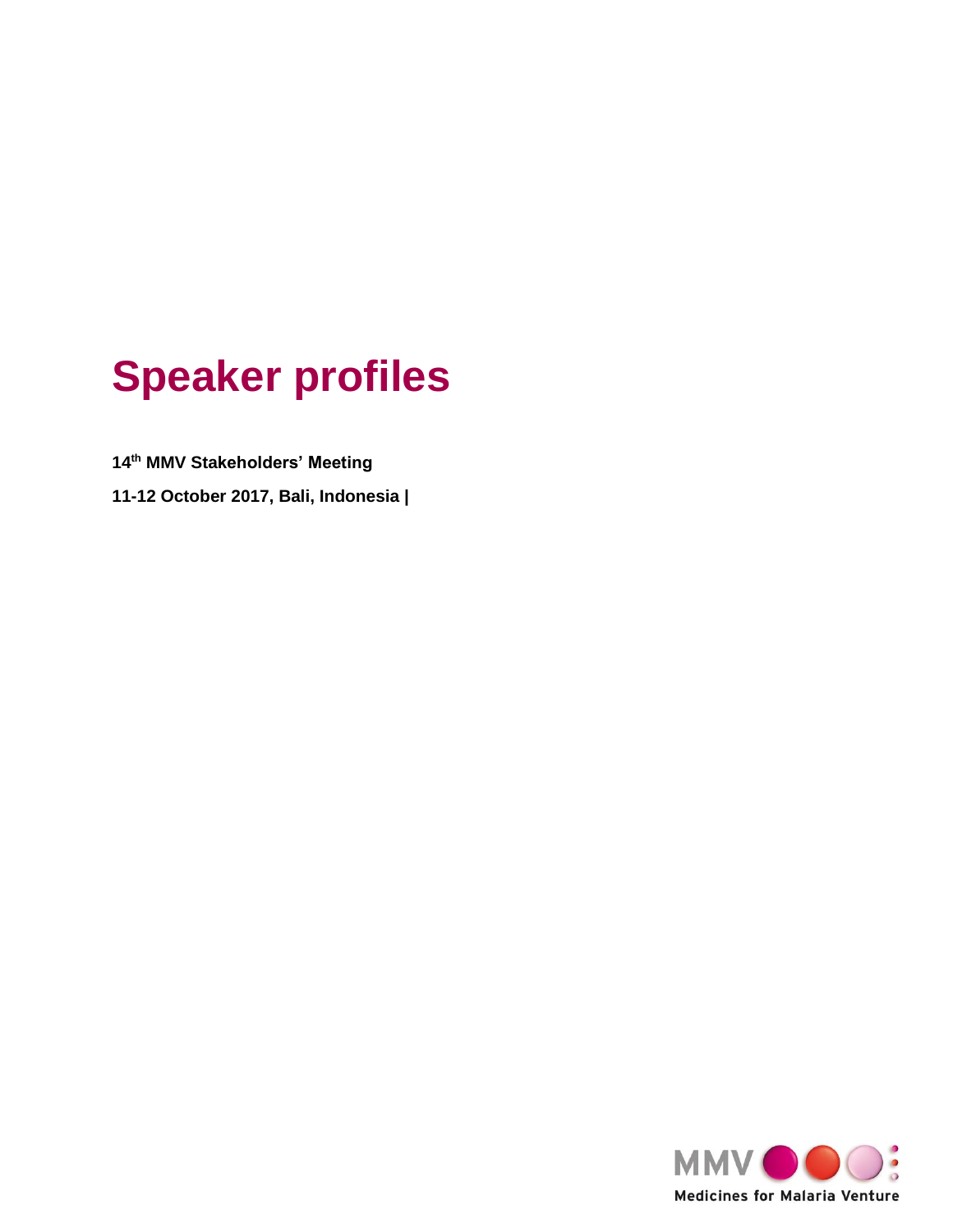# **Wednesday 11 October**

# **Introductory Session**

# **Dr David Reddy**

CEO, Medicines for Malaria Venture (MMV)

Dr. David Reddy, PhD, is CEO of Medicines for Malaria Venture. This not-for-profit research foundation has brought forward seven new antimalarial drugs to malariaendemic countries; and broadened its malaria drug pipeline to include ten novel compounds in clinical trials. MMV is guided by a Board and donor-approved 5-year

strategy to develop and deliver new antimalarials to meet the needs of vulnerable populations. Over the last six years David and the MMV team have raised over \$450 million to support this strategy, whose ultimate goal is the elimination and eventual eradication of the disease.

David is a New Zealand / Swiss dual national, with 20 years of experience in the development and commercialization of medicines for the treatment of infectious diseases. His resume includes successful leadership of drug development teams, licensing and alliance management, market analytics and business planning, product and disease area management, and interfacing with Governments, NGOs and patient advocacy groups around access to medicines for priority diseases including HIV/AIDS and pandemic influenza. David has a PhD in Cellular and Molecular Biology from the University of Auckland, New Zealand.

# **Dr Siswanto**

Head, National Institute of Health Research and Development (NIHRD), Indonesia

Dr Siswanto is currently Head of the National Institute of Health Research and Development, Ministry of Health, Republic of Indonesia. His previous appointments were as Director, R&D Center of Applied Health Technology and Clinical Epidemiology

as well as R&D Center Food and Nutrition, under the NIHRD. Prior to that, he was Head of the Division of Research Services, R&D Center of Policy and Health System, NIHRD.

Dr Siswanto graduated from the Faculty of Medicine, University of Airlangga in Indonesia in 1987. In 1998, he earned his Master of Health Planning from the University of New South Wales, Sydney, and in 2001, he received his Diploma of Tropical Medicine from Nagasaki University, Japan.

Dr Siswanto is also Chair of the National Authority for Containment (of GAP-III Polio Eradication) and Chair of the Expert Committee of Indonesian GHSA. Previously, he was assigned as National Committee on "Jamu Scientification".



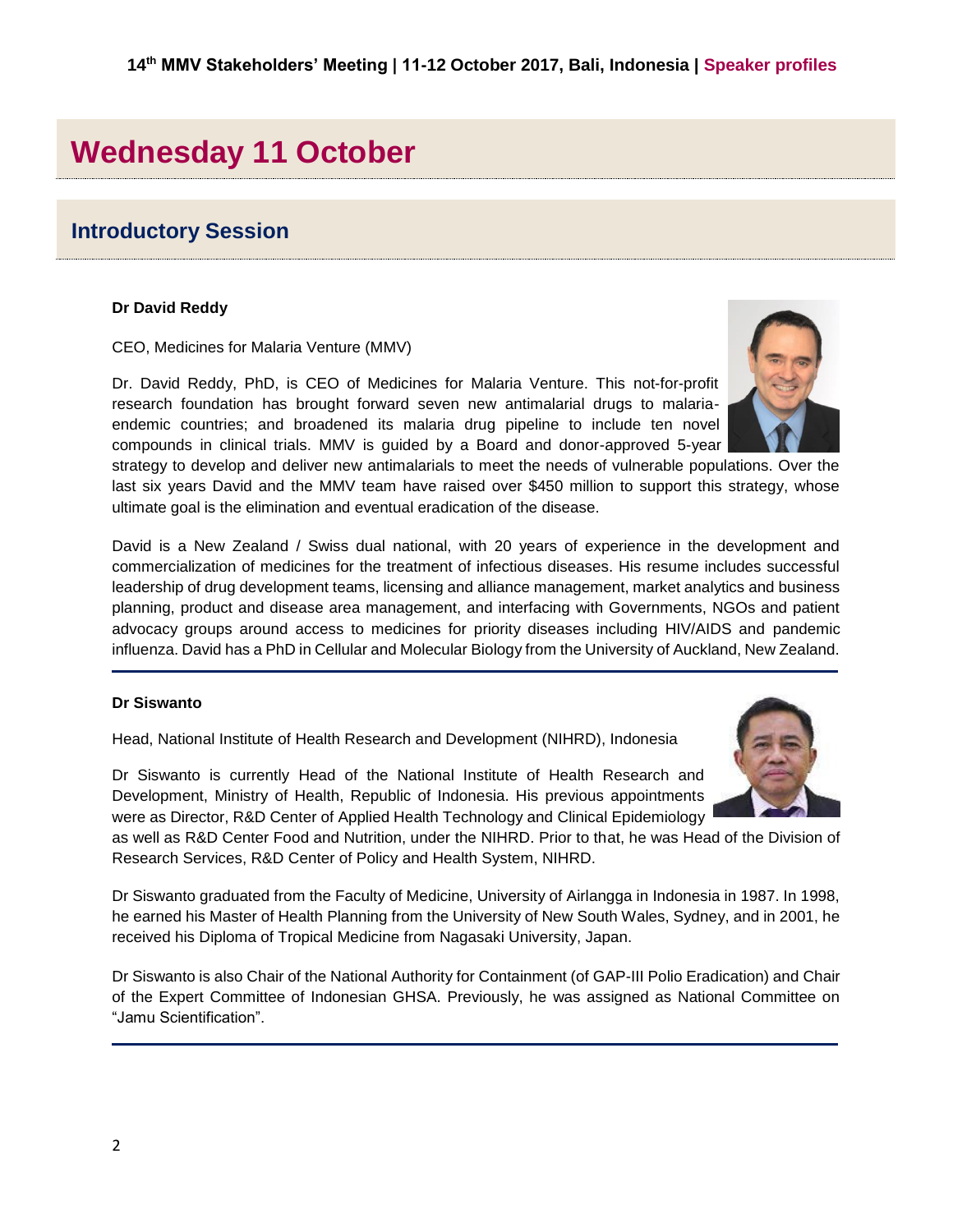## **Ms Joy Phumaphi**

Executive Secretary, The African Leaders Malaria Alliance (ALMA)

Joy Phumaphi is the Executive Secretary of the African Leaders Malaria Alliance (ALMA). During her tenure, ALMA has grown to include 49 heads of state, pioneered

innovative financing of malaria drugs and commodities and led the development and implementation of an accountability mechanism that regularly updates the Heads of State on progress towards the malaria goals.

Joy holds a B.Com. and a Masters in Financial Accounting and Decision Sciences. A Botswana national, she began public service in Botswana. From 1994 to 2003, she served in Parliament and as a representative to the Southern African Development Community. She entered the Cabinet with responsibility for lands and housing and developed the first national housing policy. Joy subsequently served as Minister for Health where she restructured the ministry to make it more focused on results while overseeing revision of the Public Health Act and putting into action a multi-sectoral plan to combat HIV/AIDS. She was Vice President and Head of the Human Development Network at the World Bank from 2007 until the end of 2009. Prior to this role, she was Assistant Director-General of the WHO.

# **Session 1: Malaria strategy post-2015—the quest for elimination**

#### **Dr Kesetebirhan Admasu**

#### CEO, Roll Back Malaria (RBM)

Dr Kesete served as Minister of Health of the Federal Democratic Republic of Ethiopia from 2012 to 2016. Dr Kesete has dedicated his career to public service and scientific research focused on major public health problems in Ethiopia and has received numerous national and international awards.

A medical doctor by training with a master's degree in public health, Dr Kesete has served in a number of clinical and public health positions. He has worked as a public private partnership team leader, the CEO of a tertiary hospital and the Director General of health promotion and disease prevention before assuming his current position as CEO of the RBM Partnership To End Malaria.

#### **Dr Peter Olumese**

Medical Officer**,** World Health Organization (WHO)

Dr Olumese has been a Paediatrician and clinical pharmacologist for more than 24 years. Since 2001 he has held the position of Medical officer (Malaria treatment policies and case management) for the Global Malaria Programme Department at the WHO in Geneva. One of his main responsibilities is the WHO Guidelines for the

Treatment of Malaria, now in its 3rd edition. Since 2009, Dr Olumese has been Co-chairman of the Roll Back Malaria Country and Regional Support Partners Committee (formally Harmonization Working Group).





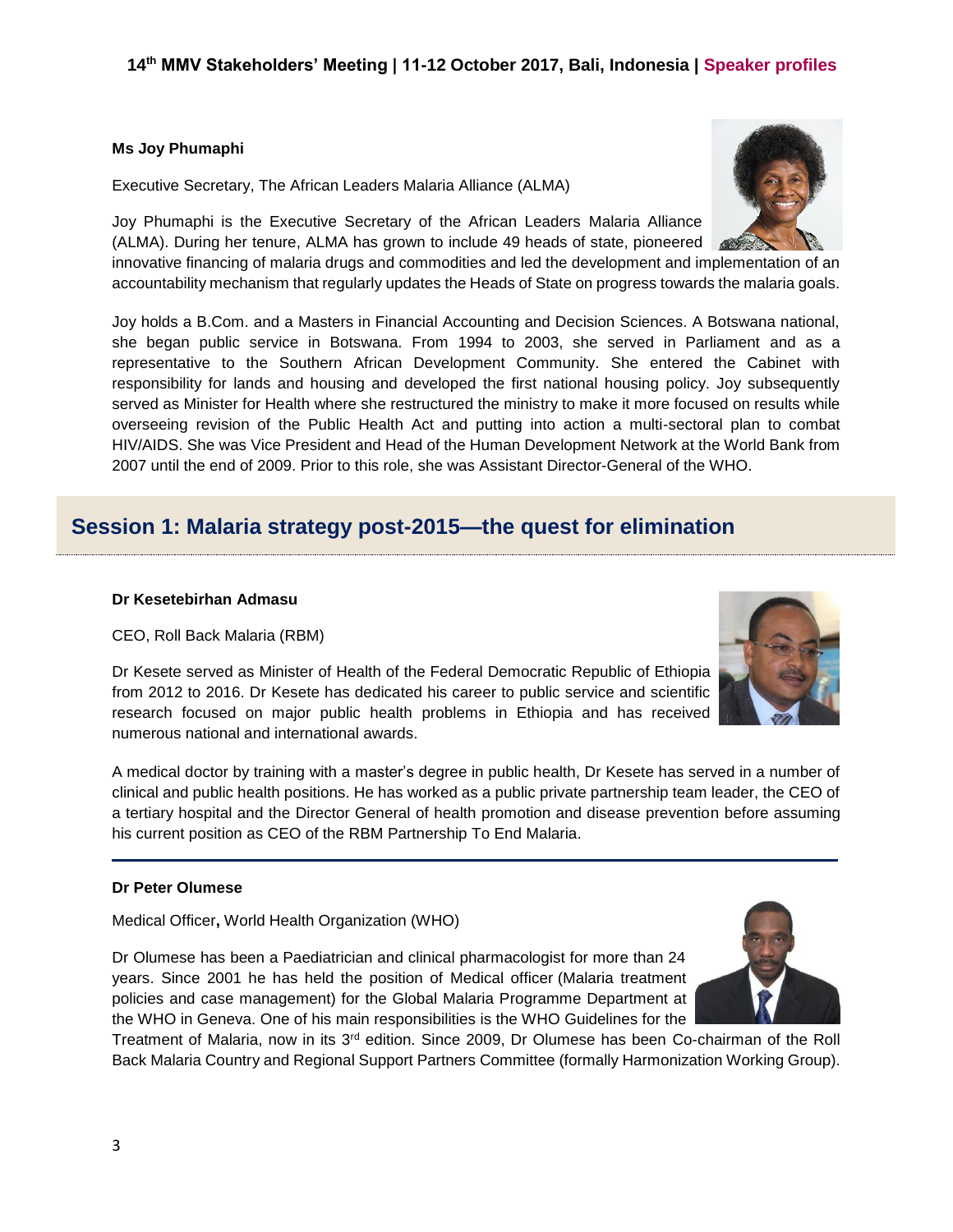#### **Dr Rob van der Pluijm**

Project Manager, Mahidol Oxford Research Unit (MORU)

Dr Rob van der Pluijm is a Dutch clinician-scientist who has been working at the Mahidol Oxford Tropical Medicine Research Unit (MORU) in Bangkok since 2014. Currently he coordinates the second phase of the Tracking Resistance to Artemisinin Collaboration

(TRAC II) trial in [19 sites in 8 countries:](http://www.wwarn.org/sites/default/files/uploads/tracii-study-sites-2_0.jpg) Bangladesh, Cambodia, the Democratic Republic of Congo, India, Laos, Myanmar, Thailand and Vietnam.

TRAC II aims to map resistance to antimalarials and assess the tolerability, safety and efficacy of Triple Artemisinin based Combination Treatments (TACTs), which combine astandard Artemisinin based Combination Therapy (ACT) and a matching partner drug. The triple combinations will hopefully provide an effective treatment option in areas where ACTs are currently failing. Potentially TACTs could also prolong the longevity of the artemisinins and partner drugs in areas where ACTs still work.

#### **Dr Ben Rolfe**

CEO, Asia Pacific Leaders Malaria Alliance (APLMA)

Dr Ben Rolfe is the CEO of Asia Pacific Leaders Malaria Alliance secretariat, formerly hosted by the Asian Development Bank and now independently incorporated in Singapore. Ben was the former Lead Senior Specialist for the Pacific at the Australian

Department of Foreign Affairs and Trade (DFAT) and has more than twenty years' experience in supporting health initiatives across 30 countries. Most recently at APLMA, he took a lead role in brokering the East Asia Summit agreement to eliminate malaria from the Asia Pacific by 2030.

#### **Mr Alan Court**

Senior Adviser, UN Secretary General's Special Envoy's Office

Alan Court is currently Senior Adviser to the United Nations' Secretary General's Special Envoy for Health in Agenda 2030 and for Malaria. Prior to this he had a long and distinguished career with UNICEF. Until 2008 he was the Director of the UNICEF Programme Division, where he oversaw UNICEF's program policy, guidance and

management that assisted staff in the implementation of UNICEF programs and played a central role in guiding UNICEF programmes towards the achievement of the Millennium Development Goals.

Between 2000 and 2005, Mr Court served as Director of the UNICEF Supply Division in Copenhagen, where he was credited with turning the division's function into an innovative and cutting edge one that provided essential commodities and services to Governments through a mix of program and procurement services that directly impacted implementation as well as delivery performance, especially in Humanitarian Emergencies.

Before this Mr Court had a long and distinguished career in the field including postings as UNICEF Country Representative in India, Deputy Regional Director of the Americas and Caribbean region in Bogotá, Colombia, Representative in Bolivia, Special Representative in the former Yugoslavia and Representative in Chad. He also served in Nepal, Ethiopia, Indonesia and Bangladesh.





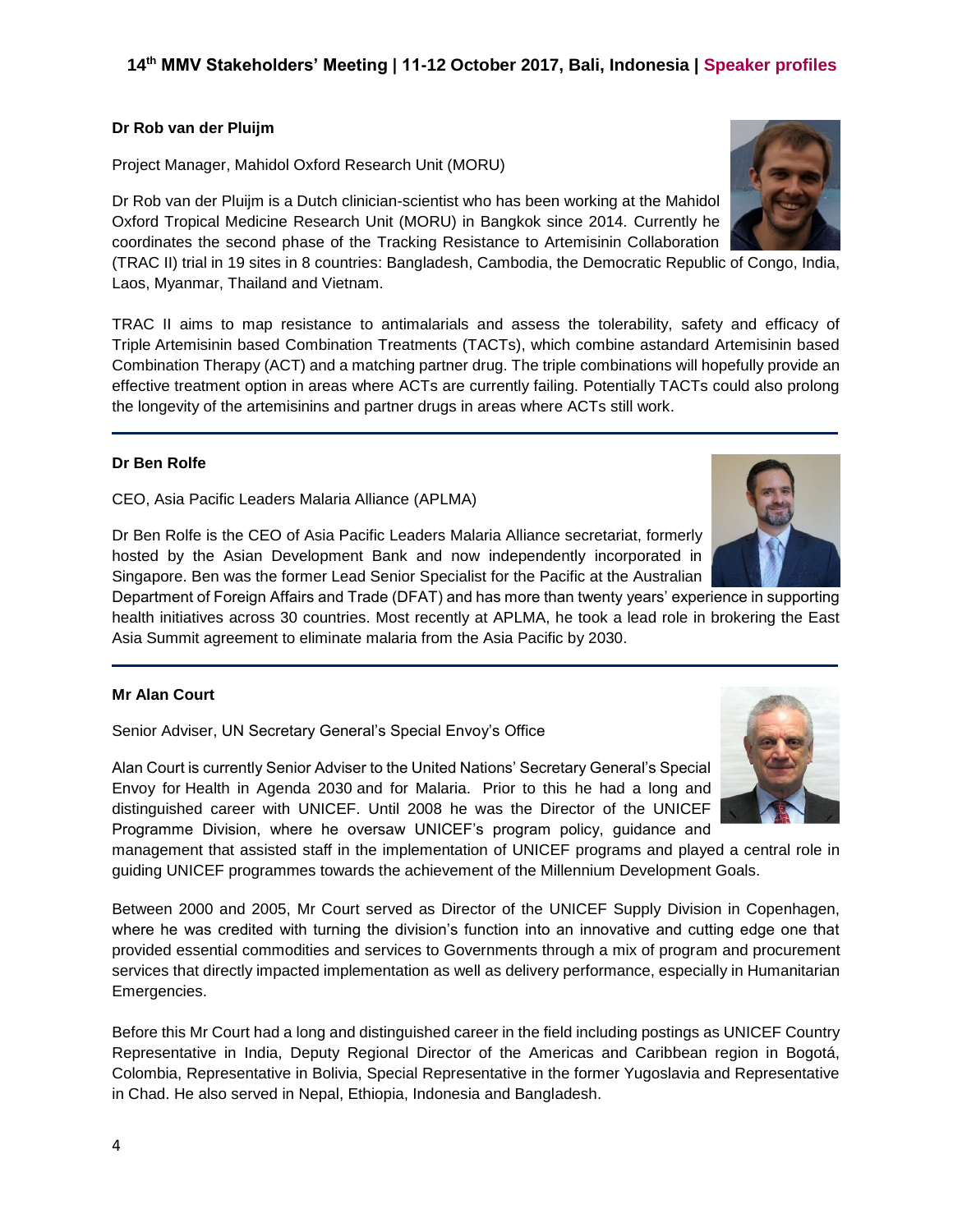Prior to his UNICEF career Mr Court worked with Non-Governmental Organizations in Bangladesh and in Education in the United Kingdom. Mr Court holds a Master's Degree in Rural Social Development from the University of Reading School Of Education, UK.

#### **Dr David Reddy**

CEO, Medicines for Malaria Venture (MMV)

Dr. David Reddy, PhD, is CEO of Medicines for Malaria Venture. This not-for-profit research foundation has brought forward seven new antimalarial drugs to malariaendemic countries; and broadened its malaria drug pipeline to include ten novel compounds in clinical trials. Please see page 2 for full bio.

#### **Mr George Jagoe**

Executive VP, Access and Product Management, Medicines for Malaria Venture (MMV)

As the EVP in charge of Access & Product Management, George leads MMV's team that focuses on increasing access to new medicines that we and our partners bring to market. Our work is built around strong alliances with pharma partners, malaria programmes, and implementing partners in-country. Prior to joining MMV, George was the first Country

Director for the Clinton Foundation's HIV/AIDS Initiative in Mozambique, where CHAI's focus was supporting the scale-up of access to antiretroviral treatments via the national health system. He has also worked in the pharmaceutical industry (AstraZeneca Spain), integrated healthcare system management (Kaiser Permanente; Aetna International), and healthcare consulting (ChapterHouse). Before completing an MBA, he spent four years working with ACCION International to support the development of microenterprise programs throughout Latin America

#### **Dr Tim Wells**

Chief Scientific Officer, Medicines for Malaria Venture (MMV)

Dr Timothy Wells has been the Chief Scientific Officer of Medicines for Malaria Venture (MMV) since 2007, co-ordinating the development pipeline of new medicines from discovery through to post-approval studies. During his time at MMV he has led the implementation of collaborations based on high content screening, developments in

translational medicine, and open access drug discovery. For the latter activity, MMV was given the Open Data Institute award from internet pioneer Tim Berners-Lee in 2015.

Prior to joining MMV, Tim had over 20 years' experience in drug discovery and development. From 1997 to 2006, he was the Head of Research for the Swiss biotech company Serono, developing products in neurology, immunology, oncology and reproductive health. Prior to this, he worked on inflammation and infectious disease for Glaxo, with a particular interest in cytokine biology and how it linked to protein structure.

In addition to his work at MMV, he advises on a variety of infectious disease projects, including tuberculosis and schistosomiasis. He is a non-executive director at Kymab, developing next generation monoclonal antibody technologies, and an interest to their applications in neglected disease. A long-time supporter of





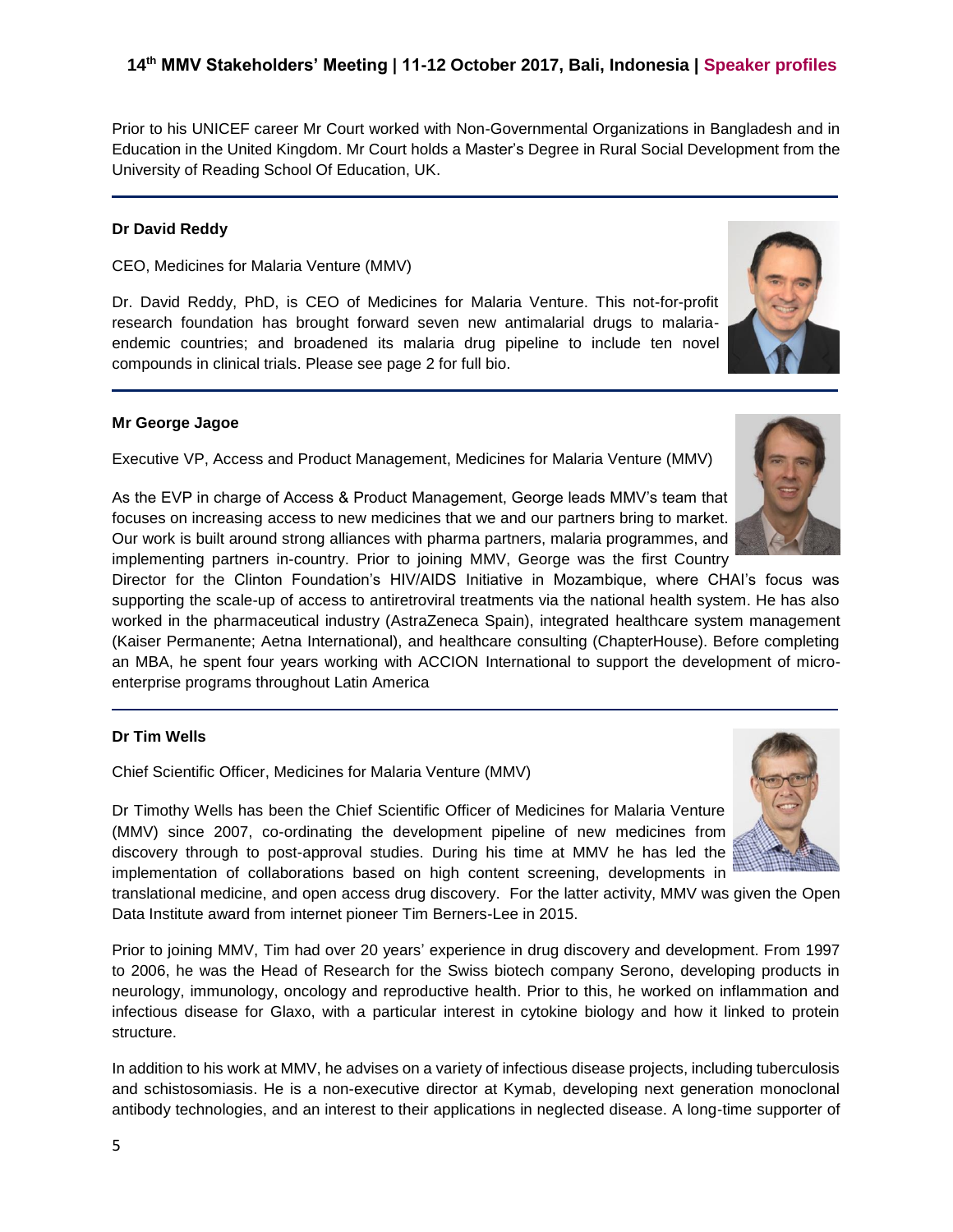the charity Reprieve, which fights for victims of human rights abuses, he was an expert adviser in 2016 on redrafting EU legislation to prevent medicines being exported for torture. He has 220 peer reviewed publications, and an H-index of 71, and in 2015 co-authored a book on drug design for neglected disease.

Tim received his PhD in Chemistry in 1987, on the engineering of enzyme transition states from Imperial College, London; his ScD in Biology in 2009, from Cambridge University in the UK, was mainly awarded for his work on cytokine biology. He is a fellow of the UK's Royal Society of Chemistry and of the Academy of Medical Sciences.

#### **Mr Alan Court**

Senior Adviser, UN Secretary General's Special Envoy's Office

Alan Court is currently Senior Adviser to the United Nations' Secretary General's Special Envoy for Health in Agenda 2030 and for Malaria. Please see page 4 for full bio.

#### **Dr Elizabeth Winzeler**

Professor, UC Health Sciences Center for Immunology, Infection and Inflammation, University of California, San Diego.

Elizabeth Ann Winzeler is a Professor at the University of California, San Diego, School of Medicine. She leads a group that uses systematic, data intensive methods to solve problems at the interface of host pathogen biology typically involving large collections of

chemical screening data and whole genome sequencing at UC San Diego. She is a fellow of the American Academy in Microbiology. She has published more than 150 publications. She has received awards from the Keck Foundation, the Ellison Medical Foundation, and the Bill and Melinda Gates Foundation. In 2014 she was awarded the Bailey-Ashford Medal for distinguished achievements in tropical medicine, she received the 2017 Medicines of Malaria Venture Project of the Year, and was just awarded the 2018 Alice and C.C. Wang Award in Molecular Parasitology.

#### **Dr Jetsumon Prachumsri**

Director, Mahidol Vivax Research Unit

Dr Jetsumon received an MS in Microbiology and a PhD in Biology from Mahidol University in Bangkok, Thailand. She started her malaria research at AFRIMS in Bangkok, in 1985 before moving to Mahidol University in March of 2011 to establish the Malaria Center of Excellence at the Faculty of Tropical Medicine. Her research there has

focused on malaria transmission and biology. She established a human cell line, HC04, which can support both *P. falciparum* and *P. vivax* liver-stage development. The cell line was patented in 2006. Her team of experienced researchers is one of a few groups that consistently works on the *P. vivax* parasite which cannot easily be cultured continuously *in vitro*. Her unique capacity to do research on *P. vivax* in collaboration with other research teams has contributed to the advancement of research on the parasite*.*  She established the protocol to produce *P. vivax* infected *Anopheles dirus* from Thailand and transport them to the USA via courier. This capability enables US scientists and scientists from other countries to



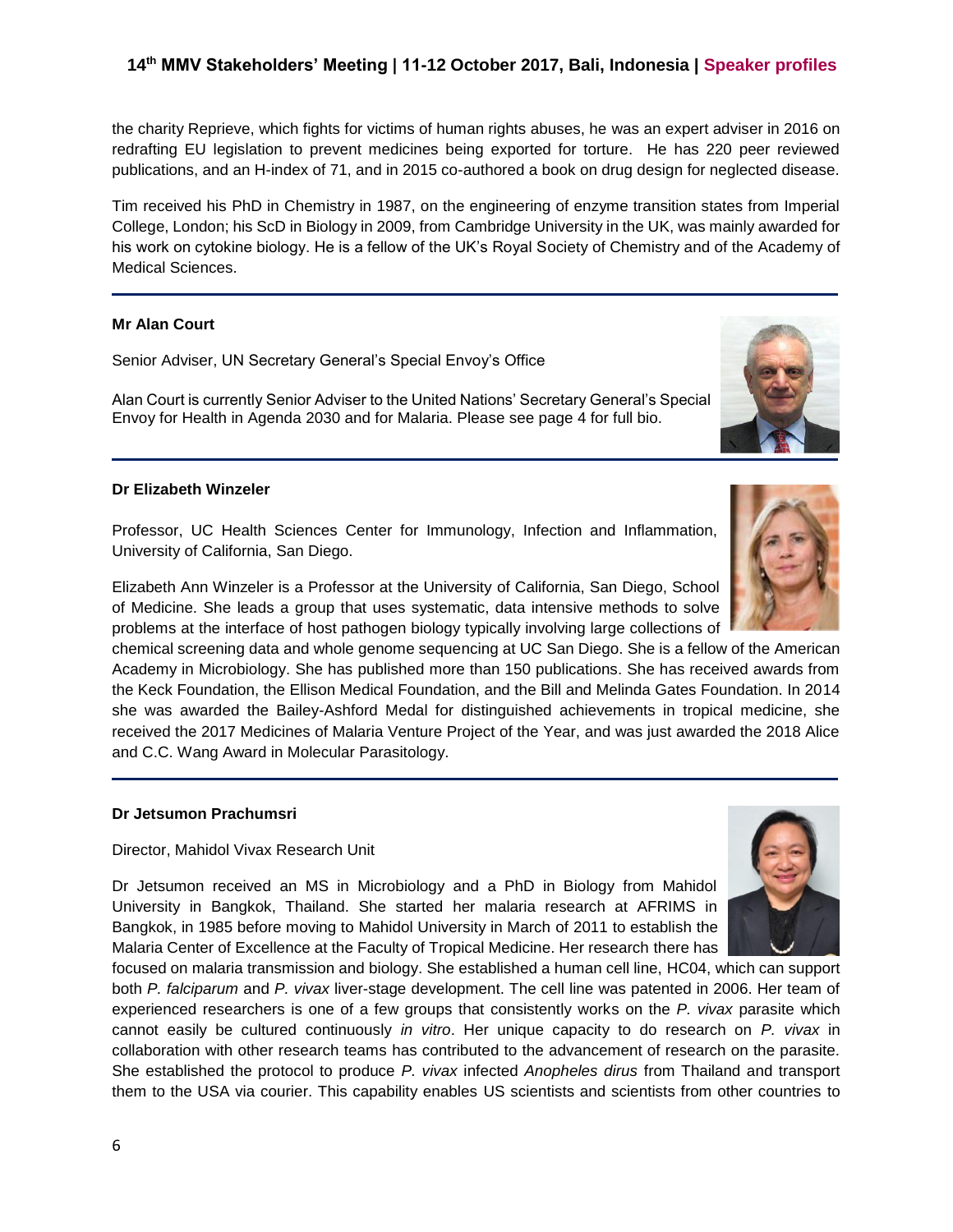evaluate new vaccine candidates and drugs against liver-stage *P. vivax.* She has published over 200 publications listed under **Sattabongkot J** and **Prachumsri J**. Her studies are being supported by US-DoD, US-NIH/NIAID, BMGF, MMV, and Korean NIH.

#### **Prof Marcel Tanner**

President, Swiss Academy of Sciences

Marcel Tanner obtained a PhD in Medical Biology from the University of Basel and a MPH from the University of London. He was Director of the Swiss Tropical and Public Health Institute from 1997 to 2015. Today, he is Professor of Epidemiology and Medical Parasitology at the University of Basel and at the Federal Institute of Technology. He is also President of the Swiss Academy of Sciences.



Since 1977, his research has ranged from basic research on the cell biology and immunology of malaria, schistosomiasis, trypanosomiasis and filariasis to epidemiological and public health research on risk assessment, vulnerability, health impact and district health planning. His research, teaching and health planning expertise are based on substantial long term experience from working in rural and urban areas in Africa (mainly Tanzania, Chad, Burkina Faso and Côte d'Ivoire) and Asia (China, Thailand, Laos). Capacity building and North-South partnerships were one of his main interests as reflected in the development of the Ifakara Health Institute in Tanzania. He has published extensively on many fields (>600 original papers). He also acts as an advisor on communicable diseases research and control, health systems strengthening and capacity building in various national and international agencies/bodies and on boards/committees such as e.g. WHO/STAC-TDR, Wellcome Trust, DNDi, NITD, INCLEN-Trust and INDEPTH.

# **Thursday 12 October**

# **Session 2: Achieving impact by improving access to today's medicines**

#### **Dr Rini Poespoprodjo**

Timika Research Facility, Indonesia

#### **Dr Rukhsana Ahmed**

Liverpool School of Tropical Medicine

#### **Mr Won June Chang**

#### CEO, Shin Poong

Ever since Mr WonJune Chang joined Shin Poong Pharmaceutical Co., Ltd. in 1999, he has been actively involved in the new ACT (PYRAMAX®) development project. From 2003 to 2009, he was an Executive Director of Shin Poong Pharmaceutical Co., Ltd,

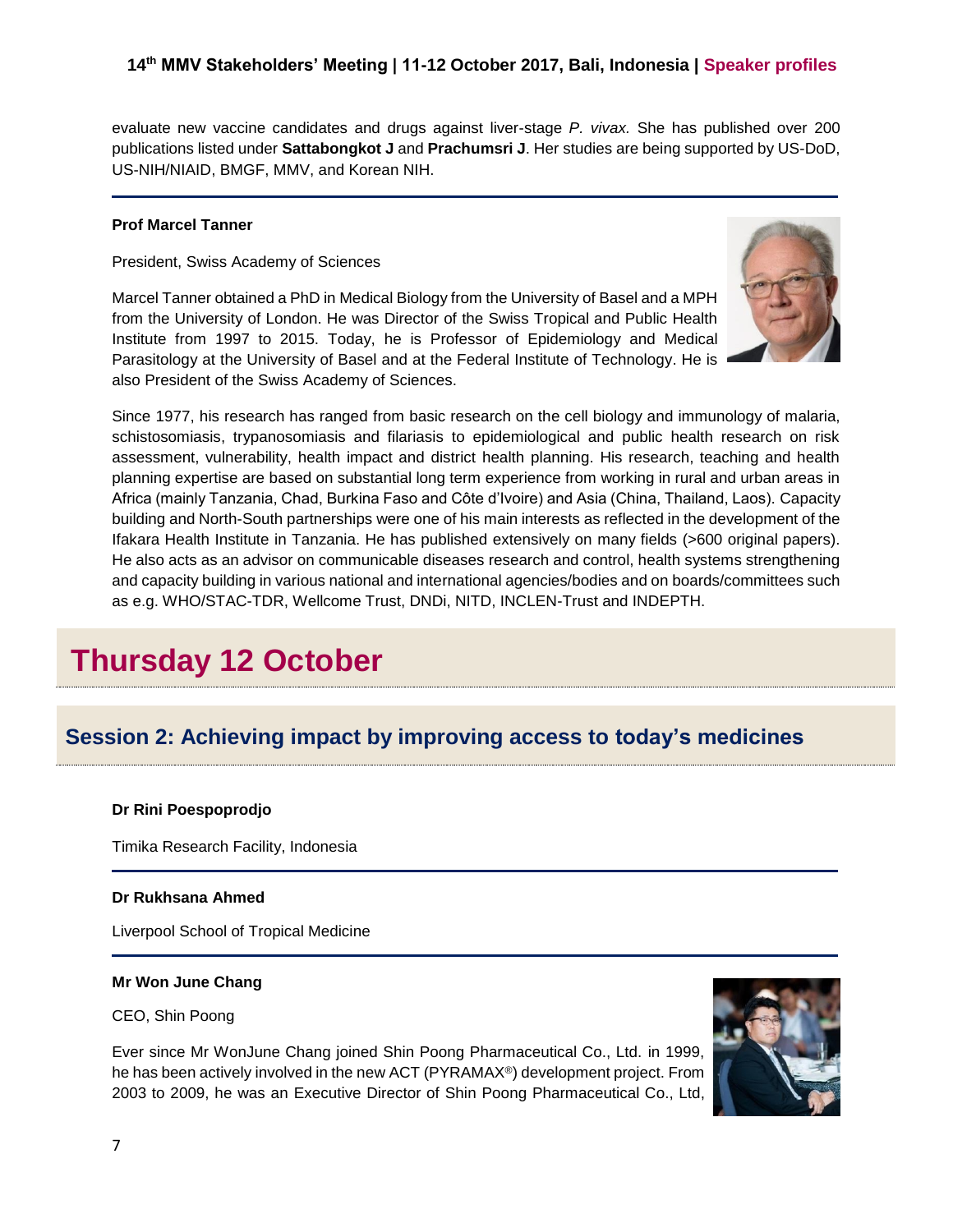handling not only PYRAMAX® development, but also overseas operations. In 2009, he became CEO of Shin Poong Pharmaceutical Co., Ltd. Mr Chang is a graduate of Harding University in the US and earned an MBA degree from Ajou University in Korea. Since 2002, Shin Poong Pharmaceutical Co., Ltd and MMV have worked in partnership to develop PYRAMAX®, a high-quality, novel ACT and the commitment of this partnership has paid off with the positive scientific opinion under Article 58.

#### **Ms Lily Su**

Senior Vice President, Guilin Pharmaceutical Co., Ltd

Lily Su has eighteen years of professional experience in the pharmaceutical industry, specializing in international sales and marketing as well as business development.

Lily joined Fosun Pharma in 2007 as Head of International Business for Foun Pharma's antimalarial drugs manufactured by its subsidiary Guilin Pharma.

In the last ten years, Lily has helped seven antimalarial products of Guilin Pharma gain prequalification by the WHO and enter into the international procurement system as well as most malaria endemic countries of the world. She has also helped Guilin Pharma set up a sales network in sub-Saharan Africa covering 30 countries.

#### **Dr Madan M Pradhan**

State Programme Officer, National Vector Borne Diseases Control Programme, Odisha

Dr Madan Mohan Pradhan is a medical doctor with a master's degree in applied epidemiology. Currently, he is the State Programme Officer for the National Vector Borne Diseases Control Programme and Joint Director of Health Services in the

Odisha state of India. He has been actively involved in public health activities since the beginning of his career. His assistance was key in setting up the multi-disease surveillance system as a response to the super-cyclone in 1999 in Odisha. He takes an active role in planning, training, implementing, monitoring and advocacy in the field of public health. He works in close collaboration with national, international and Non-Governmental organizations. He is involved in operational research activities with the Indian Council of Medical Research (ICMR). He is a key functionary in implementing the Comprehensive Case Management project in Odisha with the support of MMV and the National Institute of Malaria Research (NIMR) of ICMR. His concept of Malaria Elimination in the Inaccessible Areas (DAMaN) has been well acknowledged and is funded by the Odisha Government. He is part of the technical group for malaria elimination in India.

Dr Pradhan has led developmental projects related to health, education and social change in association with various state and national-level Non-Governmental Organizations. He also contributes to the Odia literature as a budding writer.

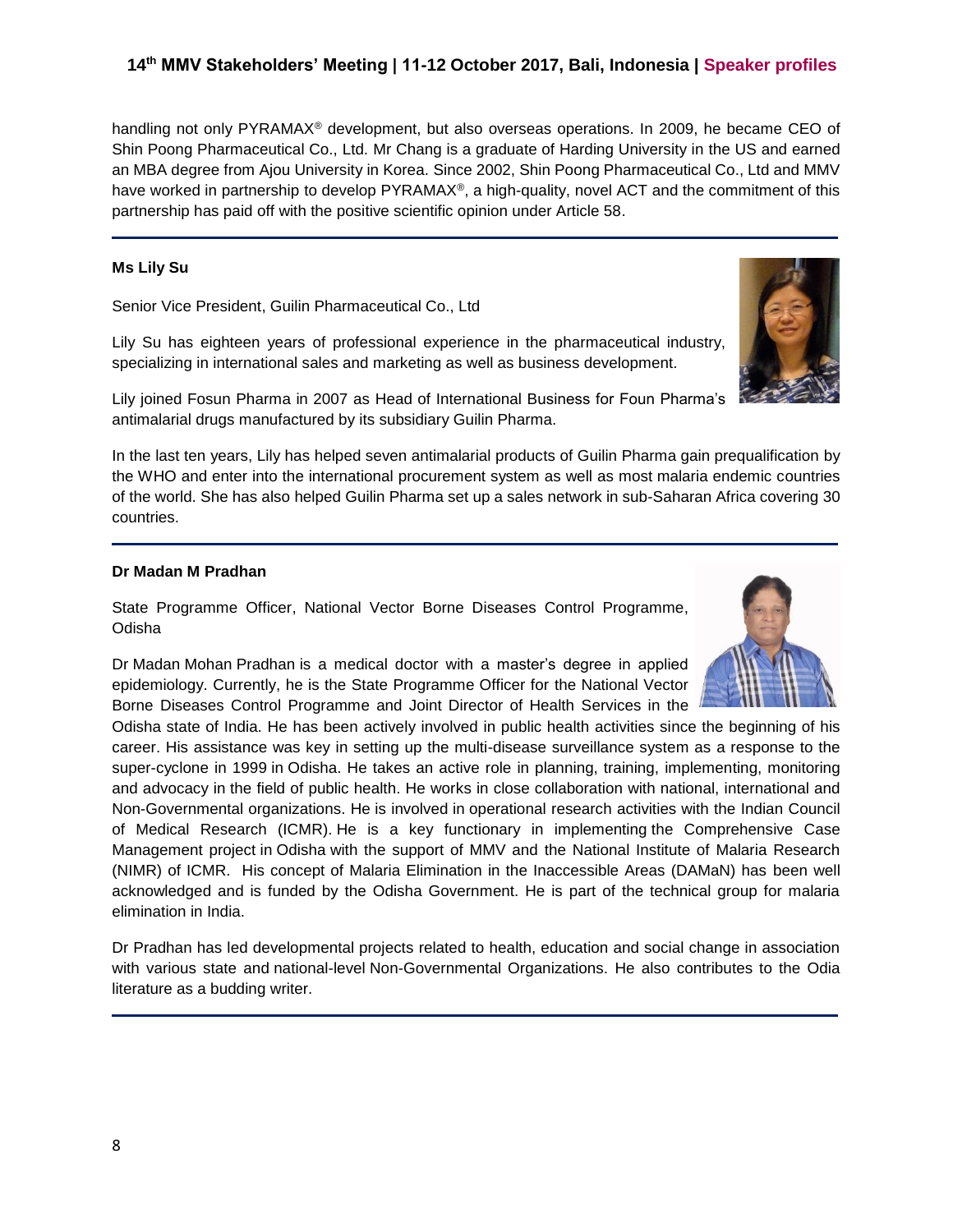# **Session 3: New opportunities for expanding access to improved treatment for relapsing malaria.**

### **Dr Ben Rolfe**

CEO, Asia Pacific Leaders Malaria Alliance

Dr Ben Rolfe is the CEO of Asia Pacific Leaders Malaria Alliance secretariat, formerly hosted by the Asian Development Bank and now independently incorporated in Singapore. Please see page 4 for full bio.

#### **Prof Kevin Baird**

Eijkman-Oxford Clinical Research Unit (EOCRU)

Kevin Baird earned a B.Sc. in Microbiology and a M.Sc. in Biochemistry from University of Maryland in 1980 and 1983, and a Ph.D. in Medical Zoology from Tulane University School of Public Health and Tropical Medicine in 1994. He began working on primaquine and G6PD deficiency at the Division of Experimental Therapeutics at Walter Reed Army Institute of Research in 1981, and joined the US Navy Medical Service Corps in 1984. Over the next 22 years he served four tours of duty at US Naval Medical Research Unit

#2 in Jakarta, Indonesia, along with assignments to Philippines, Ghana, Peru and Washington, DC. Since 2007 Kevin has directed the Eijkman-Oxford Clinical Research Unit in Jakarta on behalf of Oxford University, where he is Professor of Malariology in the Nuffield Department of Medicine. He is an expert on the prevention, control, treatment, and epidemiology of *Plasmodium vivax* malaria. He serves on several committees, working groups, and review groups at the World Health Organization's Global Malaria Programme. In 2005 the American Society of Tropical Medicine & Hygiene awarded him the Bailey K. Ashford Medal in recognition of distinguished work in the field of tropical medicine, and he became a Fellow of that Society in 2015.

#### **Prof Ric Price**

Menzies School of Health Research, Australia

Ric Price holds dual academic affiliation: Professor of Global Health at the Menzies School of Health Research in Darwin Australia and Professor of Tropical Medicine at the Centre of Tropical Medicine, University of Oxford, UK. He is a Wellcome Trust Senior Research Fellow in Clinical Medicine with a translational research program focused on

improving the diagnosis and management of multidrug resistant *P. falciparum* and *P. vivax* infections. His work spans clinical drug trials, epidemiology, health economics, parasitology and molecular biology. Professor Price is head of the clinical module of the World Wide Antimalarial Resistance Network (WWARN) and co-Chairs the Vivax Working Group of the Asia Pacific Malaria Elimination Network (APMEN**.**





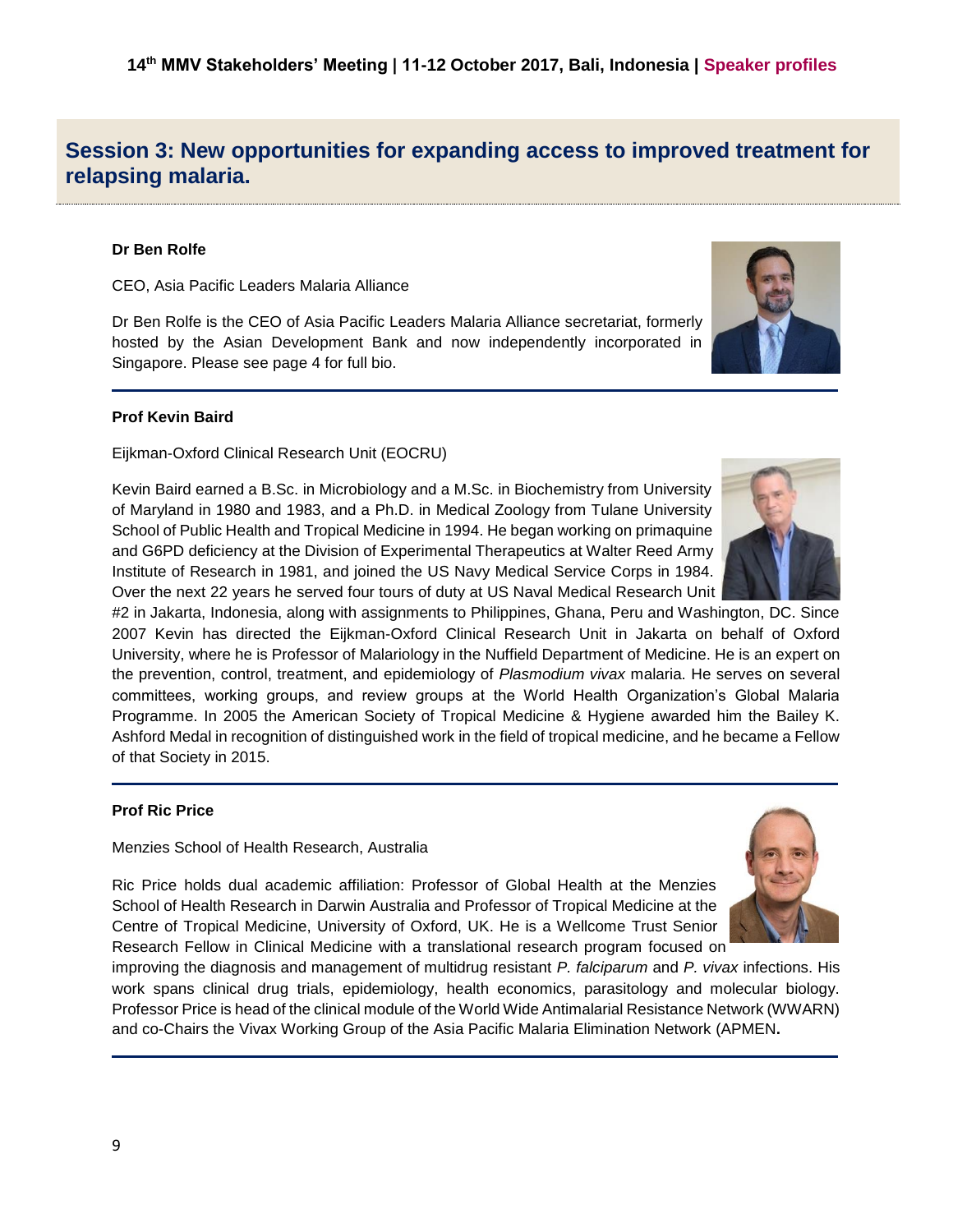#### **Dr Leo Makita**

Director, Vector Borne Disease Control Programmes, Papua New Guinea

Mr Leo Sora Makita is currently the director of the Vector Borne Disease Control Programs in Papua New Guinea (PNG).

Mr Makita graduated with a Bachelor of Science in Biology from the University of Papua

New Guinea in 1980. He then became Junior Scientific Officer for the Malaria Control Program in PNG. In 1983 he went on to study entomology at the University of Georgia in Atlanta, USA. During this time he taught entomology part-time at the University of Georgia.

On his return to PNG he continued his work with the Malaria Control Program as a Scientific Officer in charge of one of the four regions. Several years later he became a parasitologist for the National Malaria Control Program.

In 1993 he began studying medical microbiology at the Institute of Medical Research. Upon his return to PNG, he was asked to establish the country's Central Public Health Laboratory (CPHL). Finding laboratory work a little boring, he again joined the Malaria Control Program as the Manager for the malaria surveillance and control unit of the program. In 1995 he was appointed the Principal Advisor for the Malaria Control Program in PNG. While running the Malaria Program, he began studying once again at the Institute of Medical Research in Kuala Lumpur for a diploma in parasitology and entomology. Upon completion he became the director of the Malaria Control Program in PNG.

In 1998 he enrolled at the Liverpool School of Tropical Medicine where he completed his Masters in Public health. Mr Makita has served as a consultant in Pakistan and Egypt as well as in numerous WHO meetings.

#### **Dr Sariwati**

Programme Manager, National Malaria Control Programme, Indonesia

Dr. Elvieda Sariwati, M.Epid is a National Malaria Control Program Manager, Ministry of Health, Indonesia since 2016.

She has a degree in medicine and a Master of Epidemiology from the University of Indonesia.

Over the years, she has worked in various positions and units, such as technical staff of the Epidemiological Surveillance and Outbreak Response Unit from 2002-2010, Deputy Program Manager of the National Malaria Control Program from 2010-2014 and National Acute Respiratory Infection Control Program Manager from 2014-2016.

#### **Dr Marcus Lacerda**

Physician, Doctor Heitor Vieira Dourado Foundation for Tropical Medicine

Marcus Lacerda received his medical degree from the University of Brasília (1999), completed an Infectious Diseases Residency at the Tropical Medicine Foundation Dr. Heitor Vieira Dourado (FMT-HVD) (2002) and obtained his PhD in Tropical Medicine from the University of Brasília in partnership with New York University (2007). He works as a





physician at FMT-HVD and as a researcher at Instituto Leônidas & Maria Deane (FIOCRUZ-Amazonas).

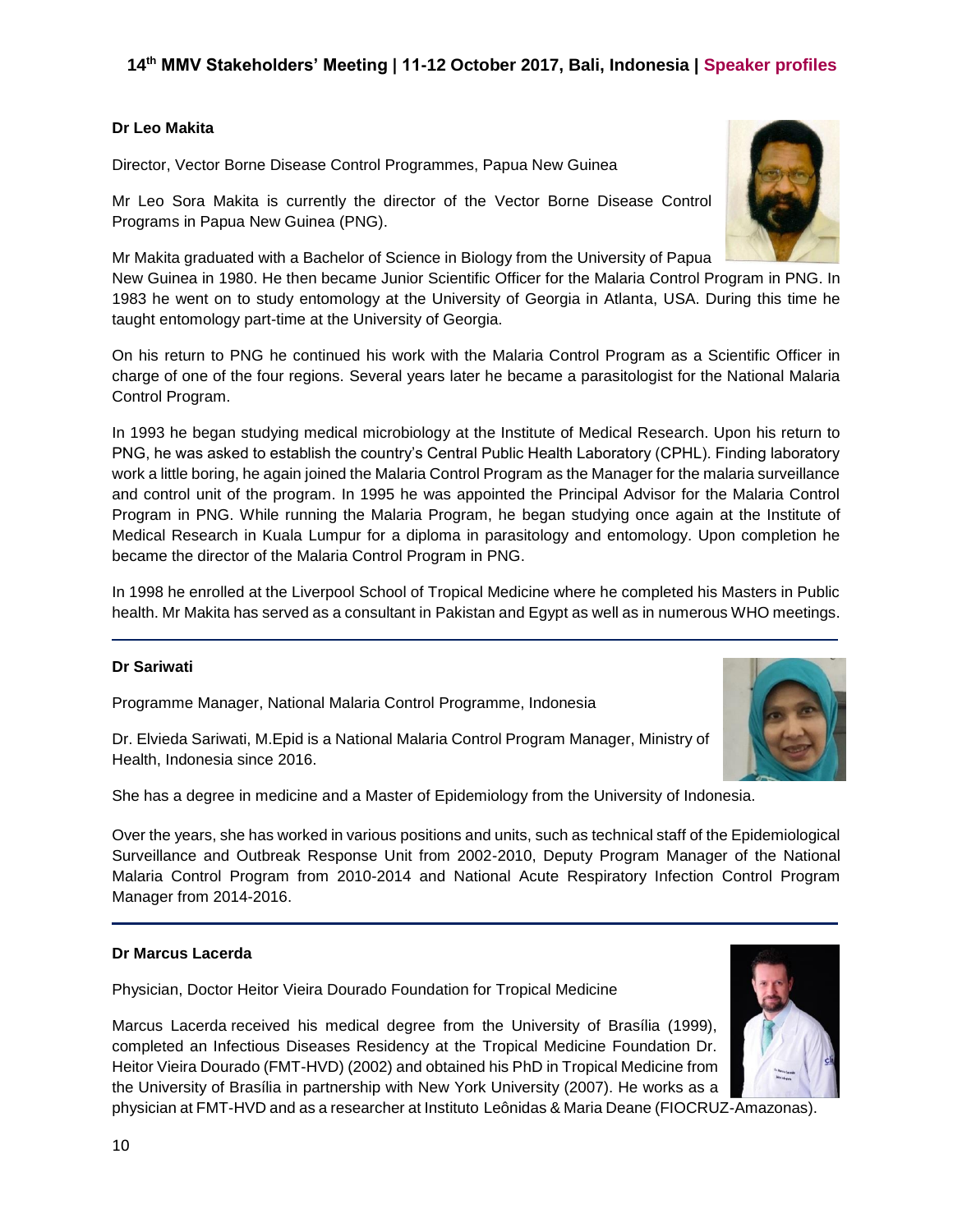In addition, he collaborates with the Graduate Program on Tropical Medicine from the University of the Amazonas State, and is an Adjunct Professor at Kent State University. Since 2007 he has been the coordinator of the International Center for Clinical Malaria Research (CIPCliM), in Manaus (Brazilian Amazon), and is currently the Director of Research at FMT-HVD. He is a member of the Technical Advisory Committee of the Brazilian National Malaria Control Program, the Committee on Antimalarial Therapy from the Brazilian Ministry of Health, and serves as an occasional consultant for the World Health Organization on *P. vivax* malaria. He is and has been actively involved in initiatives devoted to malaria elimination such as malERA, MESA and the Mesoamerica Initiative. He is also a member of the Expert Scientific Advisory Committee (ESAC) for Medicines for Malaria Venture (MMV) and WorldWide Antimalarial Resistance Network (WWARN). He is also an affiliate member of the Brazilian Academy of Sciences, and a level 1 researcher from CNPq.

# **Session 4: Next generation tools for blood stage infection**

#### **Dr Tim Wells**

Chief Scientific Officer, Medicines for Malaria Venture (MMV)

Dr Timothy Wells has been the Chief Scientific Officer of Medicines for Malaria Venture (MMV) since 2007, coordinating the development pipeline of new medicines from discovery through to post-approval studies. Please see page 5 for full bio.

#### **Dr David Hughes**

Senior Global Program Head, Anti-infectives, Global Drug Development, Novartis Pharma AG

David is a Senior Global Program Head in clinical development based in Basel, Switzerland. He leads a number of cross-functional teams responsible for a broad portfolio of Anti-infective programs including antibacterial and antiviral agents, as well

as compounds targeting Neglected Tropical Diseases including malaria. Previously he was a Senior Director in Novartis' Healthcare Systems Team, working with healthcare organizations around the world on partnership programs to improve patient outcomes and system productivity.

Previously, David was a Government Medical Officer and acting Hospital Superintendent at Chitungwiza General Hospital, in the Ministry of Health, Zimbabwe. He was also a Family & Emergency Medicine physician in Canada.

Prior to joining Novartis in February, 2011 he had extensive global pharmaceutical industry and business management experience during more than 10 years with Pfizer Inc. in New York & Hong Kong and 4 years with the management consulting firm McKinsey & Company in New York & London.

David is a board-certified physician (Canadian College of Family Physicians) with a Masters of Public Health in International Health from Johns Hopkins University

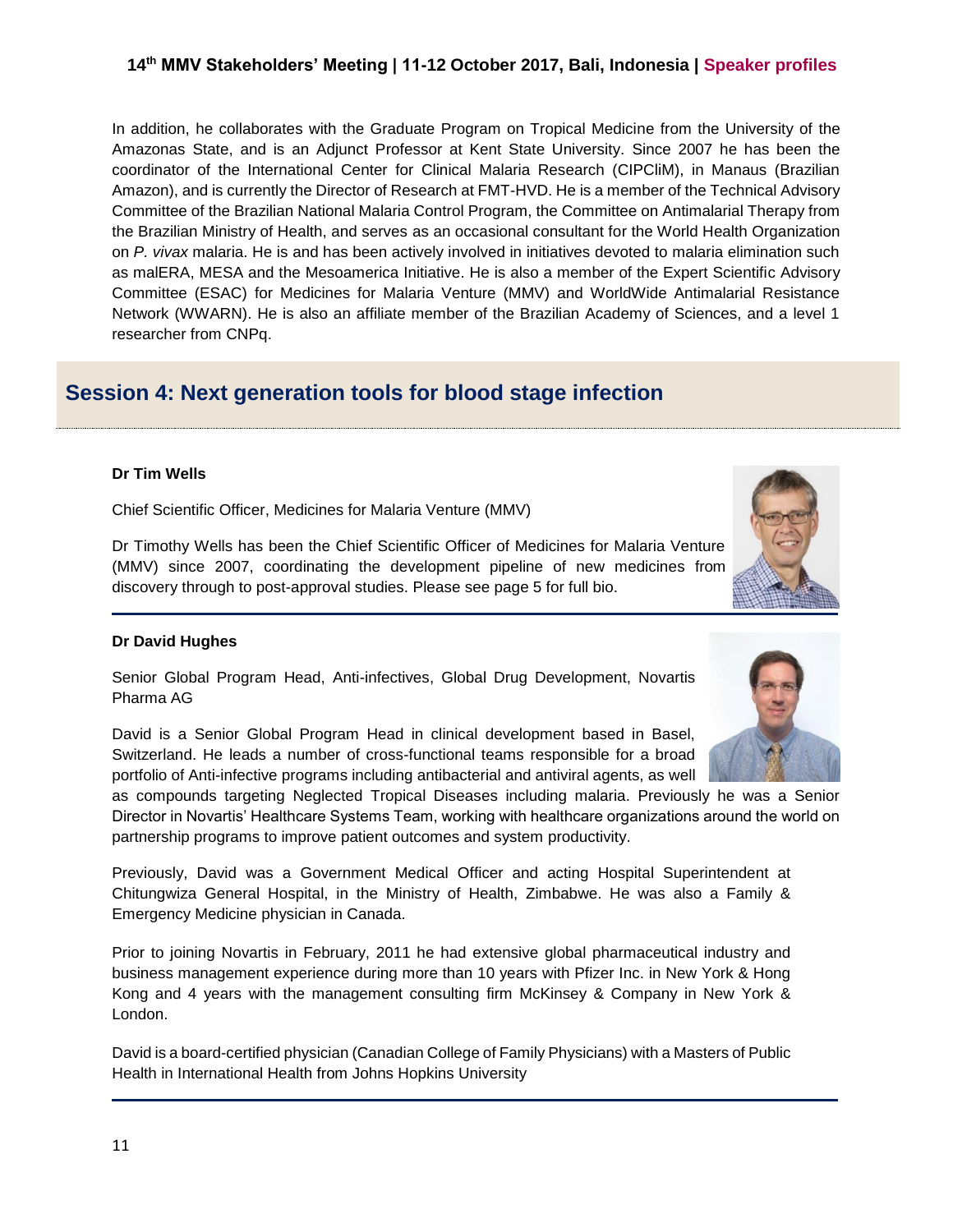#### **Dr Joe Camardo**

Senior Vice President, Celgene Corporation

Doctor Camardo is Senior Vice President at Celgene Corporation. He earned an MD from the University of Pennsylvania School of Medicine in 1979 and completed residency training for Internal Medicine. Dr Camardo was a fellow in Neuroscience at Columbia University and at the University of Pennsylvania, where he worked on ion channels and behavior. In 1989 he joined the Clinical Research division of Wyeth-Ayerst Laboratories

and ultimately became head of Clinical Research and Medical Affairs, at Wyeth. Dr Camardo is Chair of the Board of MaliHealth, an NGO that works with mothers and children in Bamako, Mali, a fellow at the College of Physicians of Philadelphia, a member of the Institute for Ethical Leadership and Social Responsibility at Rosemont College, and a board member of Anyone Can Fly, an arts foundation in NY.

# **Session 5: Next generation tools for relapsing malaria**

#### **Dr Marcus Lacerda**

Director of Research, Doctor Heitor Vieira Dourado Foundation for Tropical Medicine

Marcus Lacerda has been the coordinator of the International Center for Clinical Malaria Research (CIPCliM), in Manaus (Brazilian Amazon) since 2007, and is currently the Director of Research at FMT-HVD. Please see page 10 for full bio.

#### **Prof Kevin Baird**

Eijkman-Oxford Clinical Research Unit (EOCRU)

Since 2007 Kevin has directed the Eijkman-Oxford Clinical Research Unit in Jakarta on behalf of Oxford University, where he is Professor of Malariology in the Nuffield Department of Medicine. Please see page 9 for full bio.

#### **Brice Campo**

Director of Drug Discovery, Medicines for Malaria Venture (MMV)

Brice is Director of Drug Discovery at Medicines for Malaria Venture (MMV). There he leads drug discovery activities in the context of individual projects and pharmacology platforms. As Director of Drug Discovery, Brice provides scientific advice and leadership to a team working on an expanding portfolio of drug discovery activities as well as

projects and pharmacology platforms. He works with partners from both academia and industry in order to deliver pertinent and optimal biological test cascades as well as safe and efficacious pre-clinical candidates which will be part of the next generation of antimalarials. Brice has a particular interest in molecules and biological assays that tackle the liver stage of the parasite and, more precisely, the hypnozoites reservoir